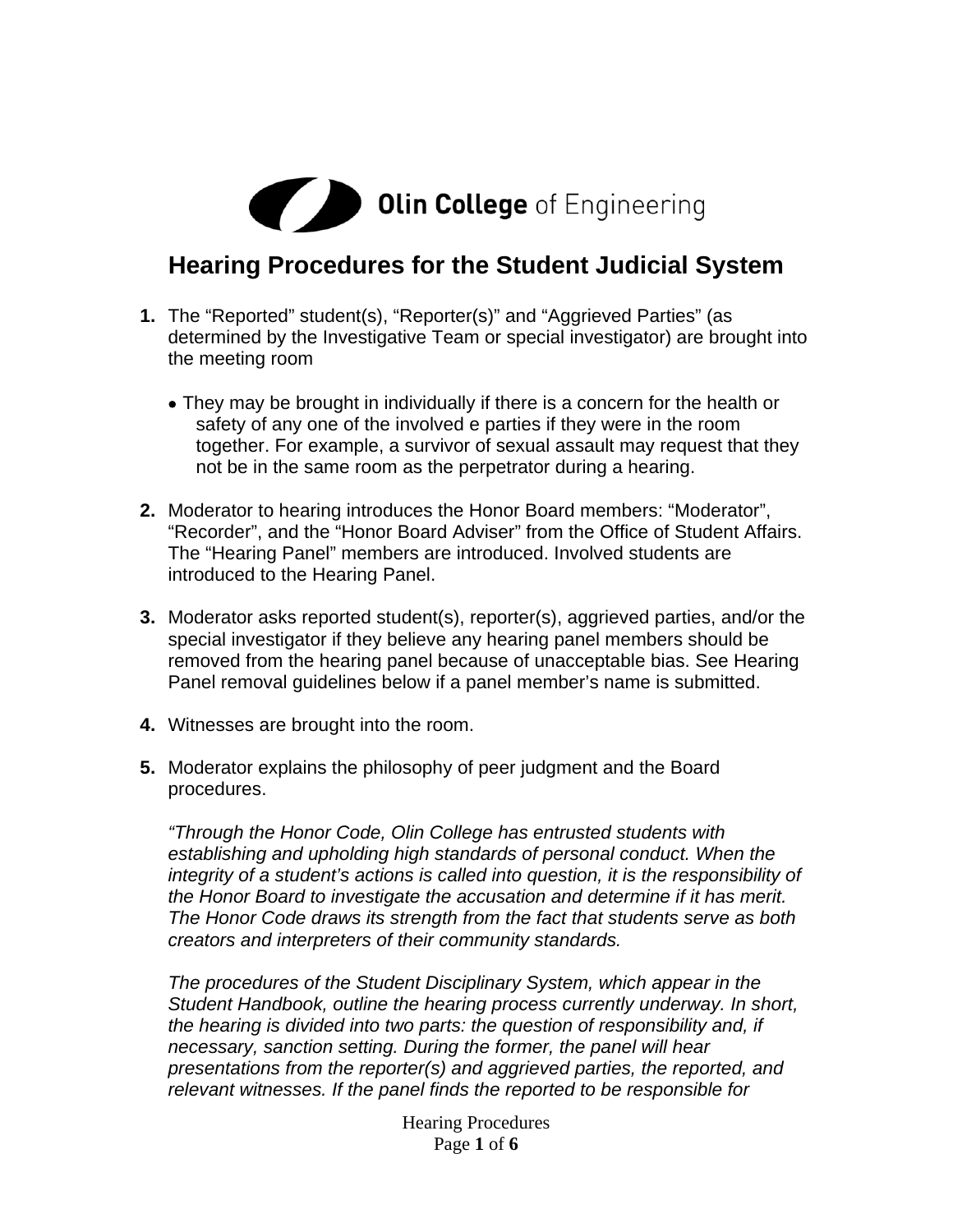*violating the Code, the panel may then hear sanction recommendations from the reporter(s), aggrieved parties and reported, and will then recommend sanctions for approval by the Dean of Student Affairs."*

- **6.** Witnesses leave the room.
- **7.** Moderator states the rights of the reported, reporter(s), and aggrieved parties:
	- To bring one adviser;
	- To question witnesses;
	- To submit verbal arguments;
	- To remain silent and not testify against oneself, so long as the panel finds that the requirement for accurate and complete representation of oneself, one's work, and one's actions is outweighed by the requirements for mindfulness of others and for honoring individual dignity. Participants should remember that if they remain silent, the panel is compelled to hear the case and render a decision based upon the evidence presented.
- **8.** Charges
	- Moderator lists clauses of the Honor Code and/or related policies that have been violated and why.
	- The reported is asked if s/he understands the charges.
	- The reported "accepts" or "denies" responsibility.
- **9.** Initial presentations
	- Special Investigator or Reporter's (known as the reporter from here on in the process) description of incident
		- 1) Panel members may ask questions;
		- 2) The reported may ask questions.
	- Aggrieved parties' description of incident
		- 1) Panel members may ask questions;
		- 2) Reported may ask questions.
	- Reported's description of the incident:
		- 1) Panel members may ask questions;
		- 2) Reporter and/or aggrieved parties may ask questions.
- **10.** Witnesses
	- 1) Reporter may ask questions of witnesses;
	- 2) Aggrieved parties may ask questions of witnesses;
	- 3) Reported may ask questions of witnesses;
	- 4) Panel members may ask questions of witnesses;

 $\overline{a}$ \* In the event that there is more than one student reported, reporter, or aggrieved party, the panel may bring them into the hearing room either individually in alphabetical order or as a group for descriptions of the incident; this system shall prevail throughout the remainder of the hearing procedures.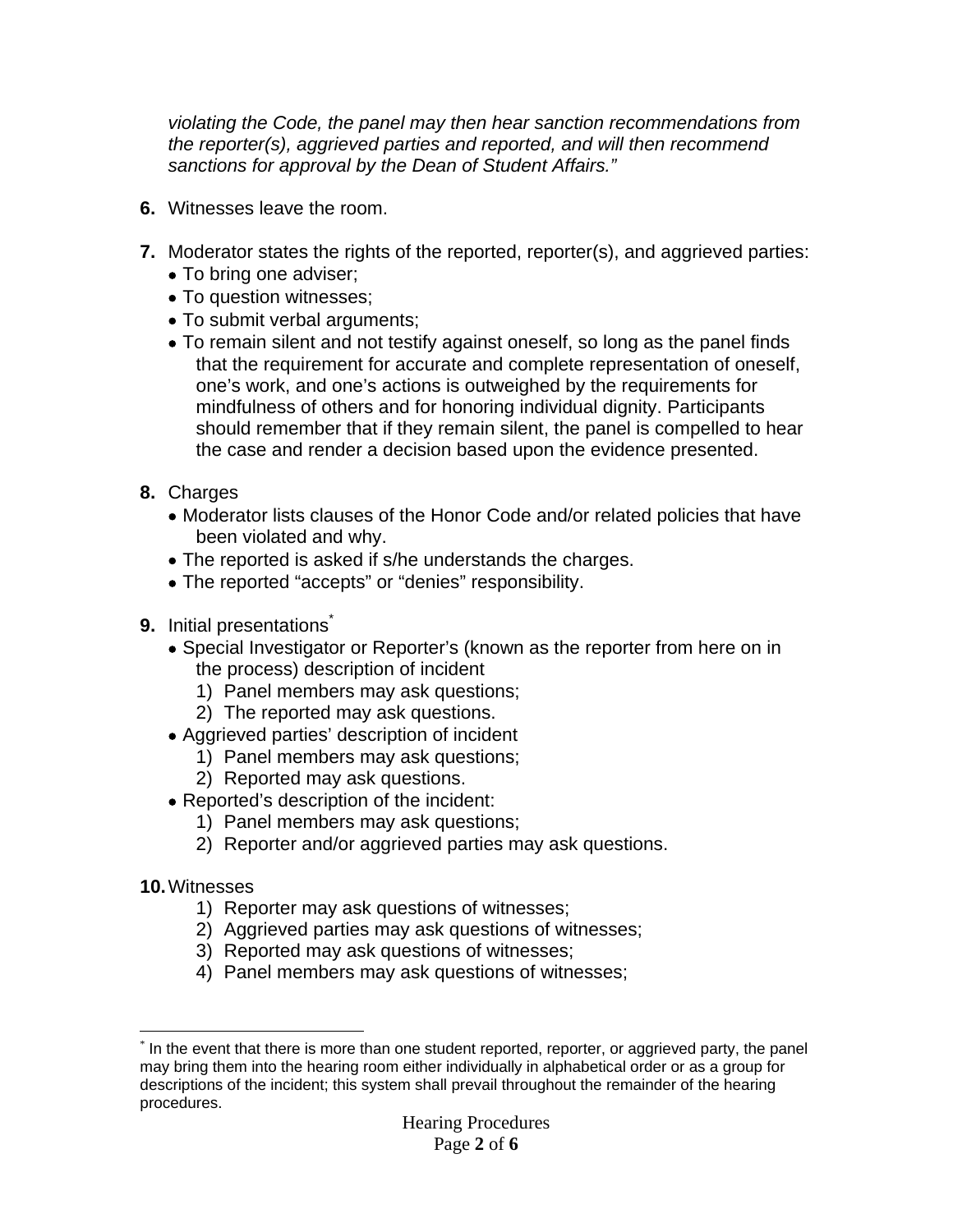- **11.** Reporter, aggrieved parties, reported, or panel members may recall witnesses or re-question participants (following the same order as in Section 10). The reported student must be present for all questions and responses unless the Panel finds that the reported student's presence poses a risk to the health or safety of any other participants.
- **12.** Final statement of Reporter.
- **13.** Final statement of Aggrieved parties.
- **14.** Final statement of Reported.
- **15.** Reporter, aggrieved parties, reported, witnesses and their respective advisers leave the meeting room.
- **16.** Panel deliberates on responsibility.
- **17.** Reported, reporter and aggrieved Parties return to meeting room to hear decision on responsibility.
- **18.** Sanction Recommendations
	- Adviser to the reported may make a statement regarding the reported student's character as it might relate to any proposed sanction(s).
		- 1) Panel may question adviser to the reported
		- 2) Reporter may question adviser to the reported.
		- 3) Aggrieved parties may question adviser to the reported.
	- Panel may request recommendation from reporter and aggrieved parties regarding possible sanction(s).
		- 1) Panel may question reporter on the recommended sanction(s);
		- 2) Panel may question aggrieved parties on the recommended sanction(s);
		- 3) The reported student may question reporter and aggrieved parties on the recommended sanction(s).
	- Panel may request recommendation from the reported regarding possible sanction(s):
		- 1) Panel may question reported on the recommended sanction(s);
		- 2) Reporter may question reported on the recommended sanction(s);
		- 3) Aggrieved parties may question reported on the recommended sanction(s);
- **19.** Reporter, aggrieved parties, reported, and their respective advisers leave the meeting room.
- **20.** Panel deliberates on sanction(s).
	- Past judicial system involvement, if any, described by Honor Board Adviser.
	- Sanction with supporting rationale is put in writing.

#### Hearing Procedures

#### Page **3** of **6**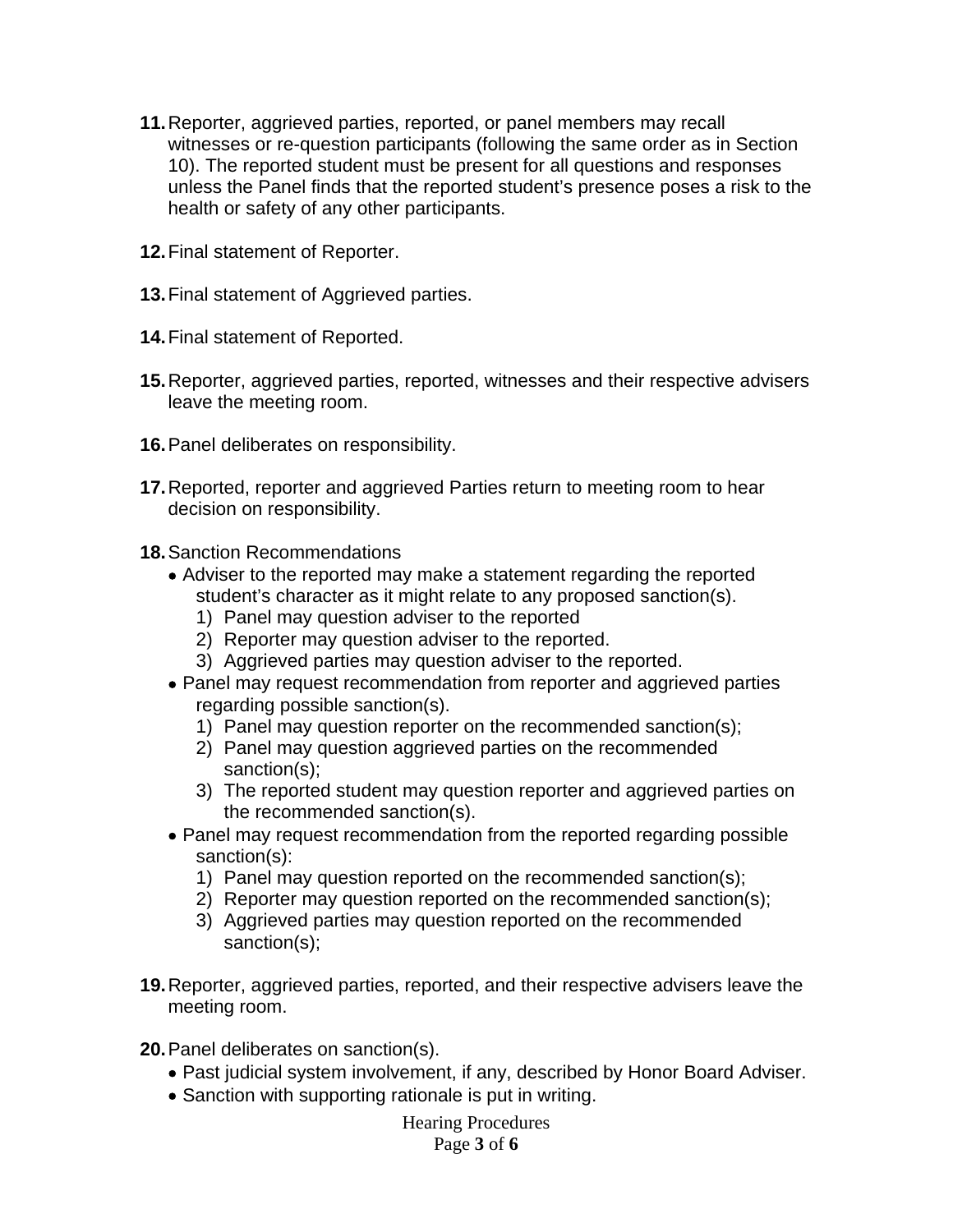- Moderator reads decision to the panel for approval.
- **21.** All return to meeting room to hear panel's recommendation(s) on sanction(s):
	- Panel moderator gives reason for selection of sanction(s) to be recommended to the Dean of Student Affairs.
	- The reported may respond to recommendation(s) on sanction(s) verbally and/or in writing.
	- If the Panel recommends sanction(s) based on the Reported's disciplinary record (e.g., repeated offenses, probation, etc.), the reporter and aggrieved parties should leave the room prior to the delivery of these sanctions. The reported may decide whether or not her/his adviser is present.
	- Panel moderator or adviser explains approval, appeal, and record-keeping procedures.
- **22.** Reporter, aggrieved parties, reported, and their respective advisers leave the meeting room.
- **23.** Panel discusses on significant aspects of the case that need to be articulated in the case abstract. Panel may try to answer the following questions:
	- What are some of the key points from the hearing?
	- What are some difficult questions that the Panel had to deal with in this particular case?
	- What are some unique aspects about this case that makes it different from other cases previously dealt with by the Honor Board?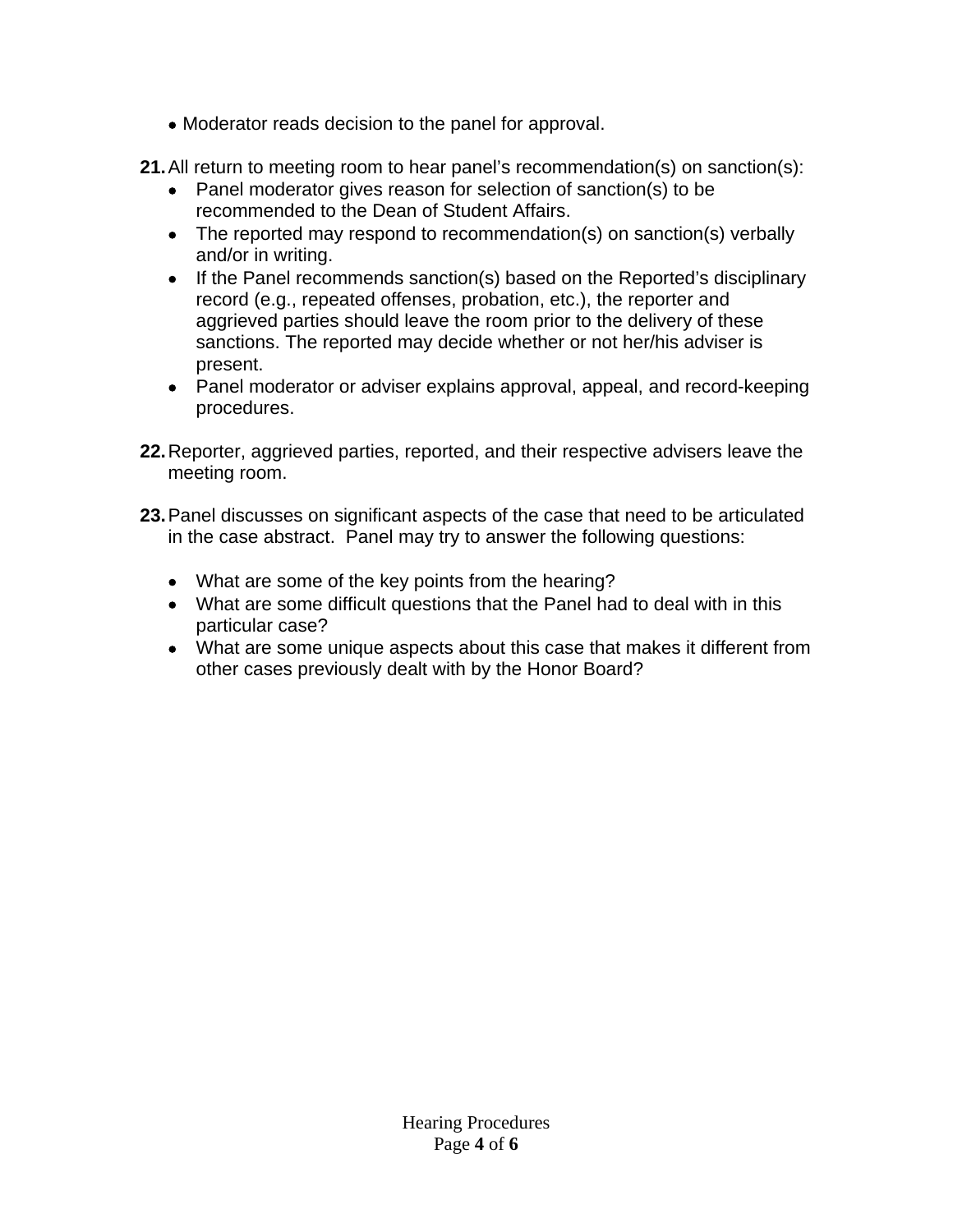## **Hearing Panel Removal Guidelines**

- **1)** In the event that the reported, reporter, or aggrieved parties believe a member (or members) of the hearing panel should be removed because of unacceptable bias, the panel will ask for a full explanation.
	- a. If more than one hearing panel's name is submitted, the hearing panel will follow the guidelines below addressing one hearing panel member at a time. In the event the moderator's name is put forward, the recorder will act as the moderator. In the event the adviser's name is put forward, the Dean of Student Affairs will act as the adviser.
- **2)** After being asked for an explanation, the Hearing Panel member will then be asked:
	- I. Do you believe your relationship with person X is grounded in experiences that would cause you to automatically believe or disbelieve statements this person makes during the course of the hearing?
	- II. Is the content of this hearing such that you believe you are unable to entertain what is being presented with an open mind?
	- III. Would you like to make any additional remarks about this concern?
- **3)** Involved parties will leave the room and the remaining members of the hearing panel will make a decision as to whether or not the hearing panel member should stay on the panel. The hearing panel members will use a high standard for removing a hearing member. Their decision to remove will be based on the belief that the hearing panel member is not capable of fulfilling their duties impartially. Panel members will be sensitive to "judge shopping". In addition, being "uncomfortable" with certain hearing panel members will not be an acceptable reason for removing a hearing panel member.
- **4)** Involved parties are asked to come back in the room.
- **5)** The moderator will provide the hearing panel's decision.
	- If the panel believes the member can fulfill their duties, the hearing will continue.
	- If the panel believes there is unacceptable bias, an alternate will be contacted by the moderator.
	- If more than one person's name is submitted, the hearing panel will hear the next name that is submitted using the guidelines above. The second name will be considered by a panel that includes the replacement member, should the first member be asked to remove him/herself.